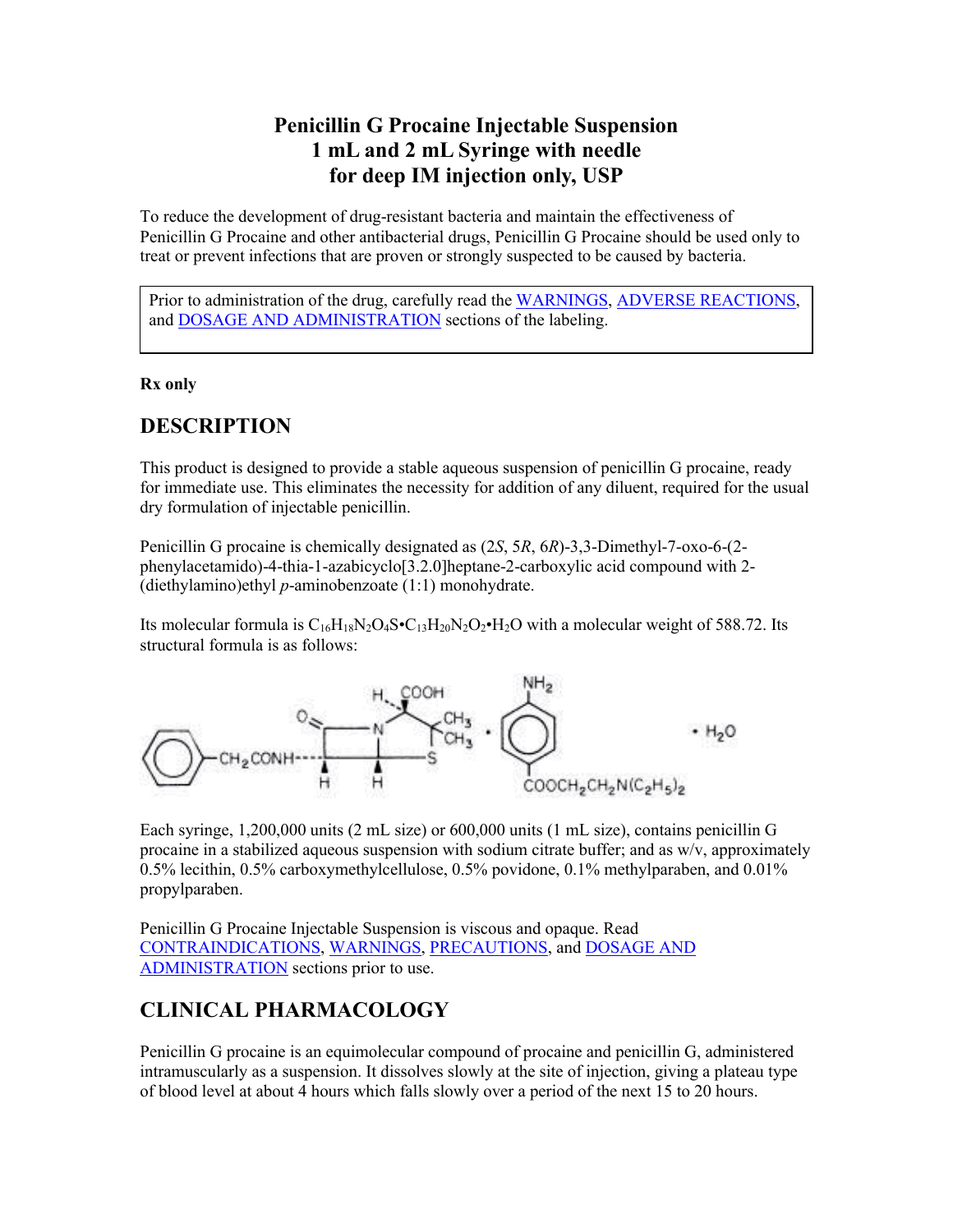Approximately 60% of penicillin G is bound to serum protein. The drug is distributed throughout the body tissues in widely varying amounts. Highest levels are found in the kidneys with lesser amounts in the liver, skin, and intestines. Penicillin G penetrates into all other tissues to a lesser degree with a very small level found in the cerebrospinal fluid. With normal kidney function, the drug is excreted rapidly by tubular excretion. In neonates and young infants and in individuals with impaired kidney functions, excretion is considerably delayed. Approximately 60 to 90 percent of a dose of parenteral penicillin G is excreted in the urine within 24 to 36 hours.

### **Microbiology**

#### Mechanism of Action

Penicillin G exerts a bactericidal action against penicillin-susceptible microorganisms during the stage of active multiplication. It acts through the inhibition of biosynthesis of cell-wall peptidoglycan, rendering the cell wall osmotically unstable.

#### Resistance

Penicillin is not active against penicillinase-producing bacteria, or against organisms resistant to beta-lactams because of alterations in the penicillin-binding proteins. Resistance to penicillin G has not been reported in *Streptococcus pyogenes*.

#### Antimicrobial Activity

Penicillin G procaine has been shown to be active against most isolates of the following bacteria, both in vitro and in clinical infections as described in the [INDICATIONS AND](#page-2-0)  [USAGE](#page-2-0) section.

#### Gram-positive Bacteria

#### *Streptococcus pyogenes*

#### *Streptococcus pneumoniae*

While *in vitro* studies have demonstrated the susceptibility of most strains of the following organisms, clinical efficacy for infections other than those included in the [INDICATIONS AND](#page-2-0)  [USAGE](#page-2-0) section has not been documented. Penicillin G is also active *in vitro* against susceptible strains of the following organisms: *Neisseria meningitidis*, *Corynebacterium diphtheriae*, *Bacillus anthracis*, *Clostridium* species, *Actinomyces* species*, Spirillum minus, Streptobacillus moniliformis*, *Listeria monocytogenes*, *Leptospira* species and *Treponema pallidum.*

#### Susceptibility Testing

For specific information regarding susceptibility test interpretive criteria and associated test methods and quality control standards recognized by FDA for this drug, please see: <https://www.fda.gov/STIC>.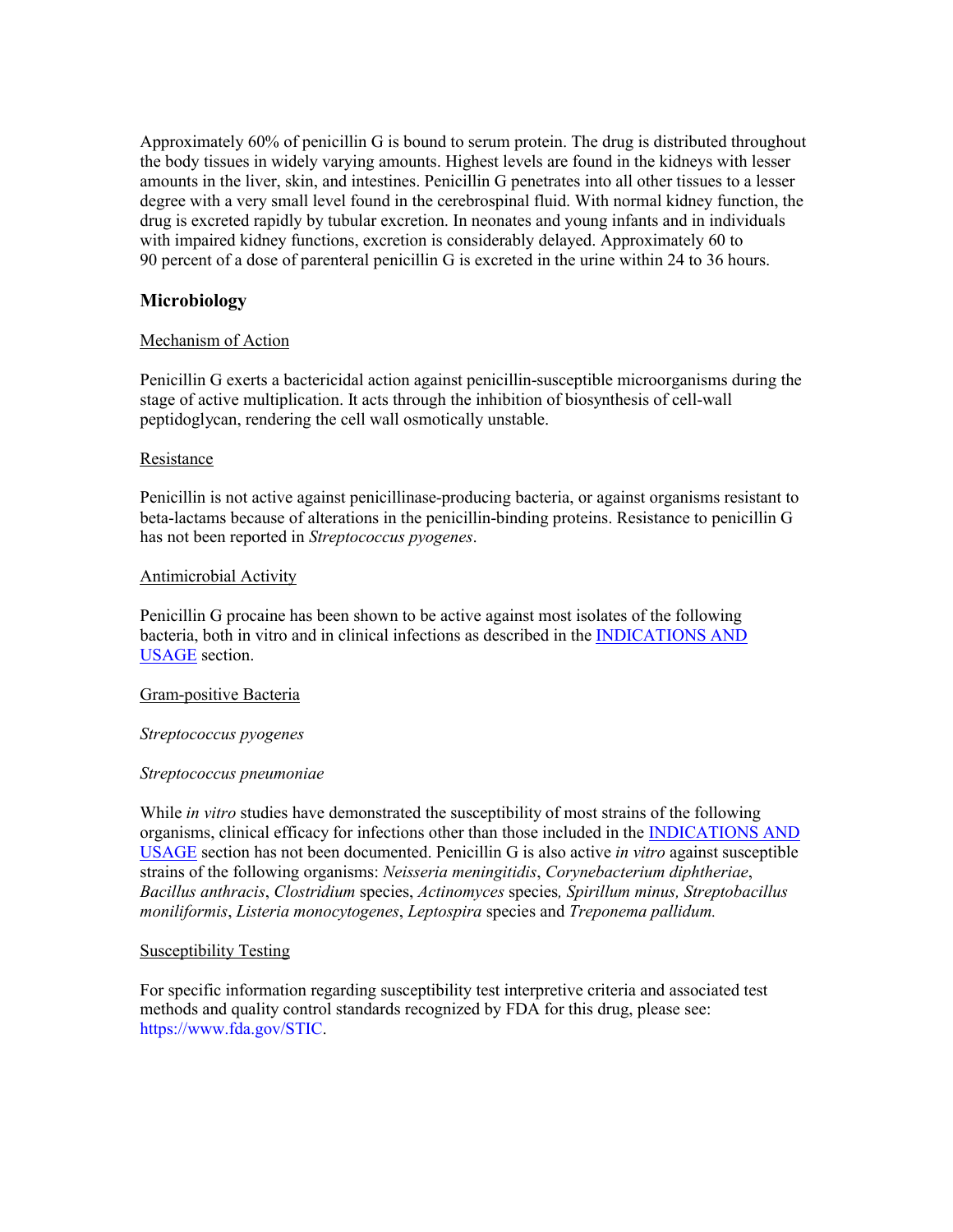# <span id="page-2-0"></span>**INDICATIONS AND USAGE**

To reduce the development of drug-resistant bacteria and maintain the effectiveness of Penicillin G Procaine and other antibacterial drugs, Penicillin G Procaine should be used only to treat or prevent infections that are proven or strongly suspected to be caused by susceptible bacteria. When culture and susceptibility information are available, they should be considered in selecting or modifying antibacterial therapy. In the absence of such data, local epidemiology and susceptibility patterns may contribute to the empiric selection of therapy.

Penicillin G procaine is indicated in the treatment of moderately severe infections in both adults and pediatric patients due to penicillin-G-susceptible microorganisms that are susceptible to the low and persistent serum levels common to this particular dosage form in the indications listed below. Therapy should be guided by bacteriological studies (including susceptibility tests) and by clinical response.

NOTE: When high, sustained serum levels are required, aqueous penicillin G, either IM or IV, should be used.

The following infections will usually respond to adequate dosages of intramuscular penicillin G procaine: Moderately severe to severe infections of the upper respiratory tract, skin and soft-tissue infections, scarlet fever, and erysipelas due to susceptible *streptococci (Group Awithout bacteremia)*.

NOTE: Streptococci in Groups A, C, G, H, L, and M are very sensitive to penicillin G. Other groups, including Group D (enterococcus), are resistant. Aqueous penicillin is recommended for streptococcal infections with bacteremia.

Moderately severe infections of the respiratory tract due to susceptible *pneumococci*.

NOTE: Severe pneumonia, empyema, bacteremia, pericarditis, meningitis, peritonitis, and arthritis of pneumococcal etiology are better treated with aqueous penicillin G during the acute stage.

Moderately severe infections of the skin and soft tissues due to susceptible *staphylococci (penicillin G-susceptible*).

NOTE: Reports indicate an increasing number of strains of staphylococci resistant to penicillin G, emphasizing the need for culture and sensitivity studies in treating suspected staphylococcal infections. Indicated surgical procedures should be performed.

Fusospirochetosis (Vincent's gingivitis and pharyngitis). Moderately severe infections of the oropharynx due to susceptible fusiform bacilli and spirochetes.

NOTE: Necessary dental care should be accomplished in infections involving the gum tissue.

Syphilis (all stages) due to susceptible *Treponema pallidum*.

NOTE: This drug should not be used in the treatment of beta-lactamase producing organisms which include most strains of *Neisseria gonorrhea*.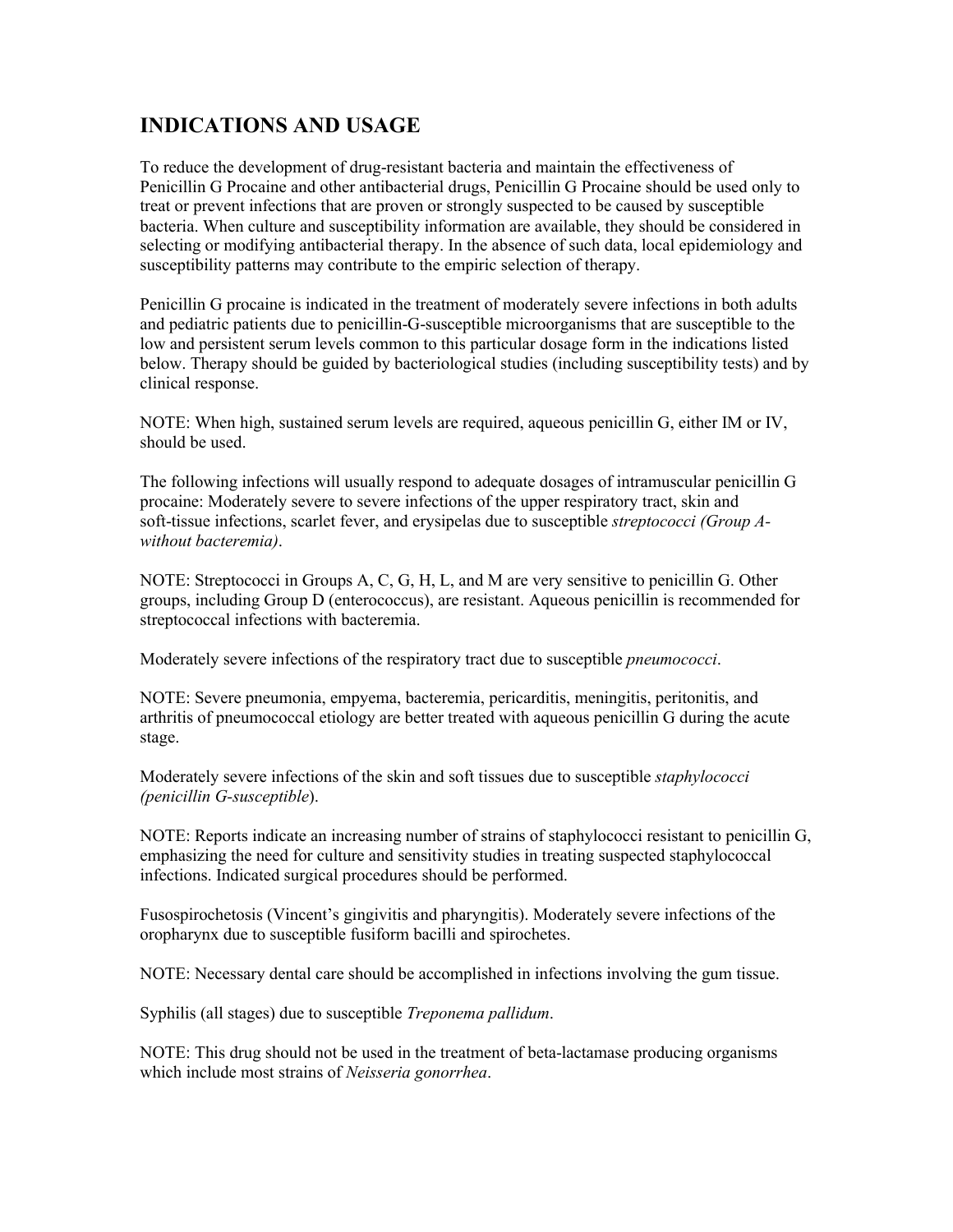Yaws, Bejel, Pinta due to susceptible organisms.

Penicillin G procaine is an adjunct to antitoxin for prevention of the carrier stage of diphtheria due to susceptible *C. diphtheriae*.

Anthrax due to *Bacillus anthracis*, including inhalational anthrax (post-exposure): to reduce the incidence or progression of the disease following exposure to aerosolized *Bacillus anthracis*.

Rat-bite fever due to susceptible *Streptobacillus moniliformis* and *Spirillum minus* organisms.

Erysipeloid due to susceptible *Erysipelothrix rhusiopathia*e.

Subacute bacterial endocarditis, only in extremely sensitive infections, due to susceptible Group A *streptococci*.

## <span id="page-3-1"></span>**CONTRAINDICATIONS**

A previous hypersensitivity reaction to any penicillin is a contraindication.

# <span id="page-3-0"></span>**WARNINGS**

Penicillin G procaine should only be prescribed for the indications listed in this insert. NOTE: This drug is no longer indicated in the treatment of gonorrhea.

### **Anaphylaxis**

SERIOUS AND OCCASIONALLY FATAL HYPERSENSITIVITY (ANAPHYLACTIC) REACTIONS HAVE BEEN REPORTED IN PATIENTS ON PENICILLIN THERAPY. THESE REACTIONS ARE MORE LIKELY TO OCCUR IN INDIVIDUALS WITH A HISTORY OF PENICILLIN HYPERSENSITIVITY AND/OR A HISTORY OF SENSITIVITY TO MULTIPLE ALLERGENS. THERE HAVE BEEN REPORTS OF INDIVIDUALS WITH A HISTORY OF PENICILLIN HYPERSENSITIVITY WHO HAVE EXPERIENCED SEVERE REACTIONS WHEN TREATED WITH CEPHALOSPORINS. BEFORE INITIATING THERAPY WITH ANY PENICILLIN, CAREFUL INQUIRY SHOULD BE MADE CONCERNING PREVIOUS HYPERSENSITIVITY REACTIONS TO PENICILLINS, CEPHALOSPORINS, OR OTHER ALLERGENS. IF AN ALLERGIC REACTION OCCURS, THE DRUG SHOULD BE DISCONTINUED AND APPROPRIATE THERAPY INSTITUTED. **SERIOUS ANAPHYLACTIC REACTIONS REQUIRE IMMEDIATE EMERGENCY TREATMENT WITH EPINEPHRINE. OXYGEN, INTRAVENOUS STEROIDS, AND AIRWAY MANAGEMENT, INCLUDING INTUBATION, SHOULD ALSO BE ADMINISTERED AS INDICATED.**

#### **Severe cutaneous adverse reactions**

Severe cutaneous adverse reactions (SCAR), such as Stevens-Johnson syndrome (SJS), toxic epidermal necrolysis (TEN), drug reaction with eosinophilia and systemic symptoms (DRESS), and acute generalized exanthematous pustulosis (AGEP) have been reported in patients taking penicillin G (the active moiety in Penicillin G Procaine). When SCAR is suspected, Penicillin G Procaine should be discontinued immediately and an alternative treatment should be considered.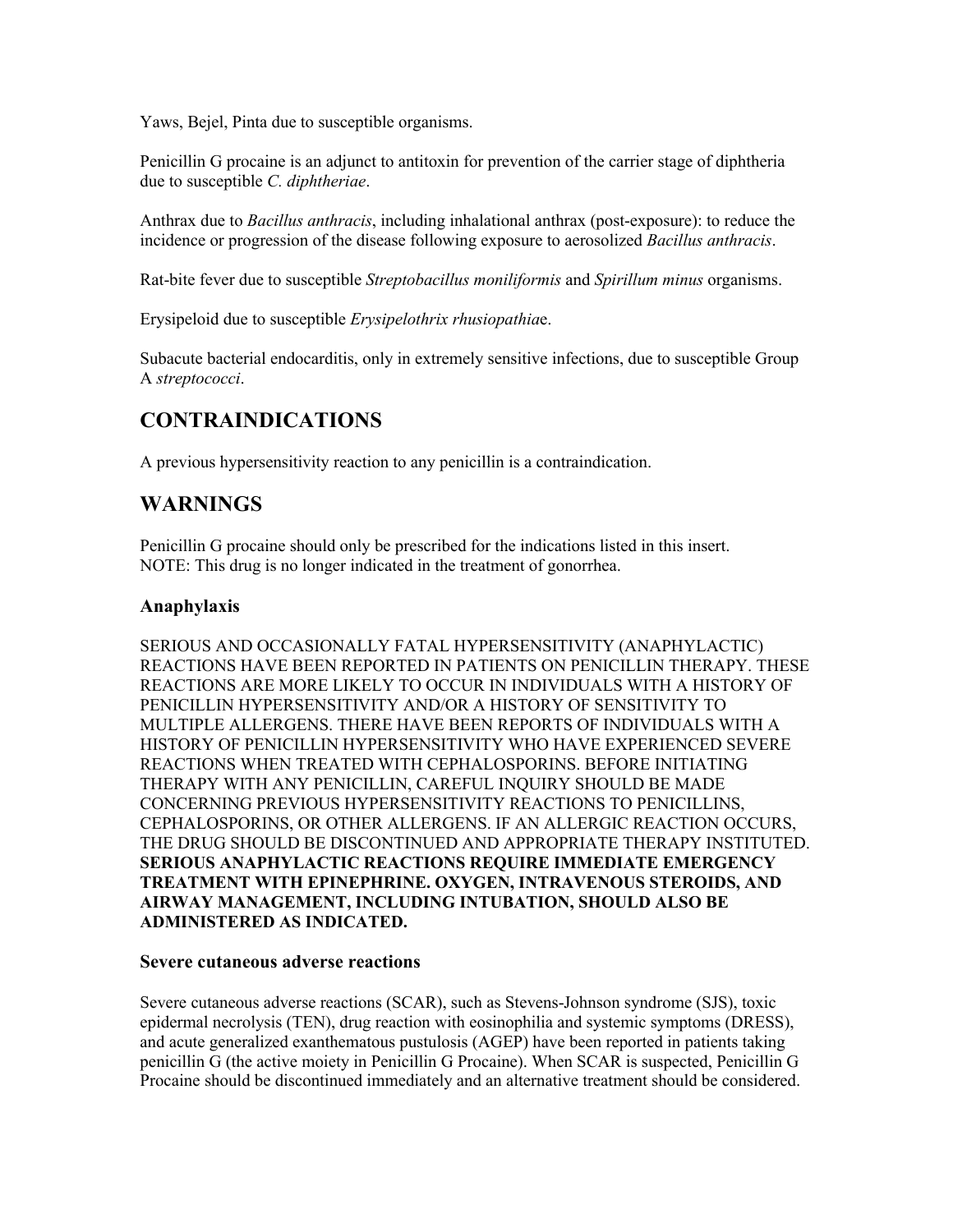## **Methemoglobinemia**

Cases of methemoglobinemia have been reported in association with local anesthetic use. Although all patients are at risk for methemoglobinemia, patients with glucose-6-phosphate dehydrogenase deficiency, congenital or idiopathic methemoglobinemia, cardiac or pulmonary compromise, infants under 6 months of age, and concurrent exposure to oxidizing agents or their metabolites are more susceptible to developing clinical manifestations of the condition. If local anesthetics must be used in these patients, close monitoring for symptoms and signs of methemoglobinemia is recommended.

Signs of methemoglobinemia may occur immediately or may be delayed some hours after exposure, and are characterized by a cyanotic skin discoloration and/or abnormal coloration of the blood. Methemoglobin levels may continue to rise; therefore, immediate treatment is required to avert more serious central nervous system (CNS) and cardiovascular adverse effects, including seizures, coma, arrhythmias, and death. Discontinue Penicillin G Procaine and any other oxidizing agents. Depending on the severity of the signs and symptoms, patients may respond to supportive care, i.e., oxygen therapy, hydration. A more severe clinical presentation may require treatment with methylene blue, exchange transfusion, or hyperbaric oxygen.

### **Pseudomembranous Colitis**

**Pseudomembranous colitis has been reported with nearly all antibacterial agents, including penicillin G, and may range in severity from mild to life-threatening. Therefore, it is important to consider this diagnosis in patients who present with diarrhea subsequent to the administration of antibacterial agents.**

Treatment with antibacterial agents alters the normal flora of the colon and may permit overgrowth of clostridioides. Studies indicate that a toxin produced by Clostridioides difficile is one primary cause of "antibiotic-associated colitis."

After the diagnosis of pseudomembranous colitis has been established, therapeutic measures should be initiated. Mild cases of pseudomembranous colitis usually respond to drug discontinuation alone. In moderate to severe cases, consideration should be given to management of fluids and electrolytes, protein supplementation and treatment with an antibacterial drug clinically effective against C. difficile colitis.

### **Procaine Reactions**

**Immediate toxic reactions to procaine may occur in some individuals, particularly when a large single dose is administered (4.8 million units). These reactions may be manifested by mental disturbances, including anxiety, confusion, agitation, depression, weakness, seizures, hallucinations, combativeness, and expressed "fear of impending death." The reactions noted in carefully controlled studies occurred in approximately one in 500 patients who received large doses of penicillin G procaine. Reactions are transient, lasting from 15 to 30 minutes.**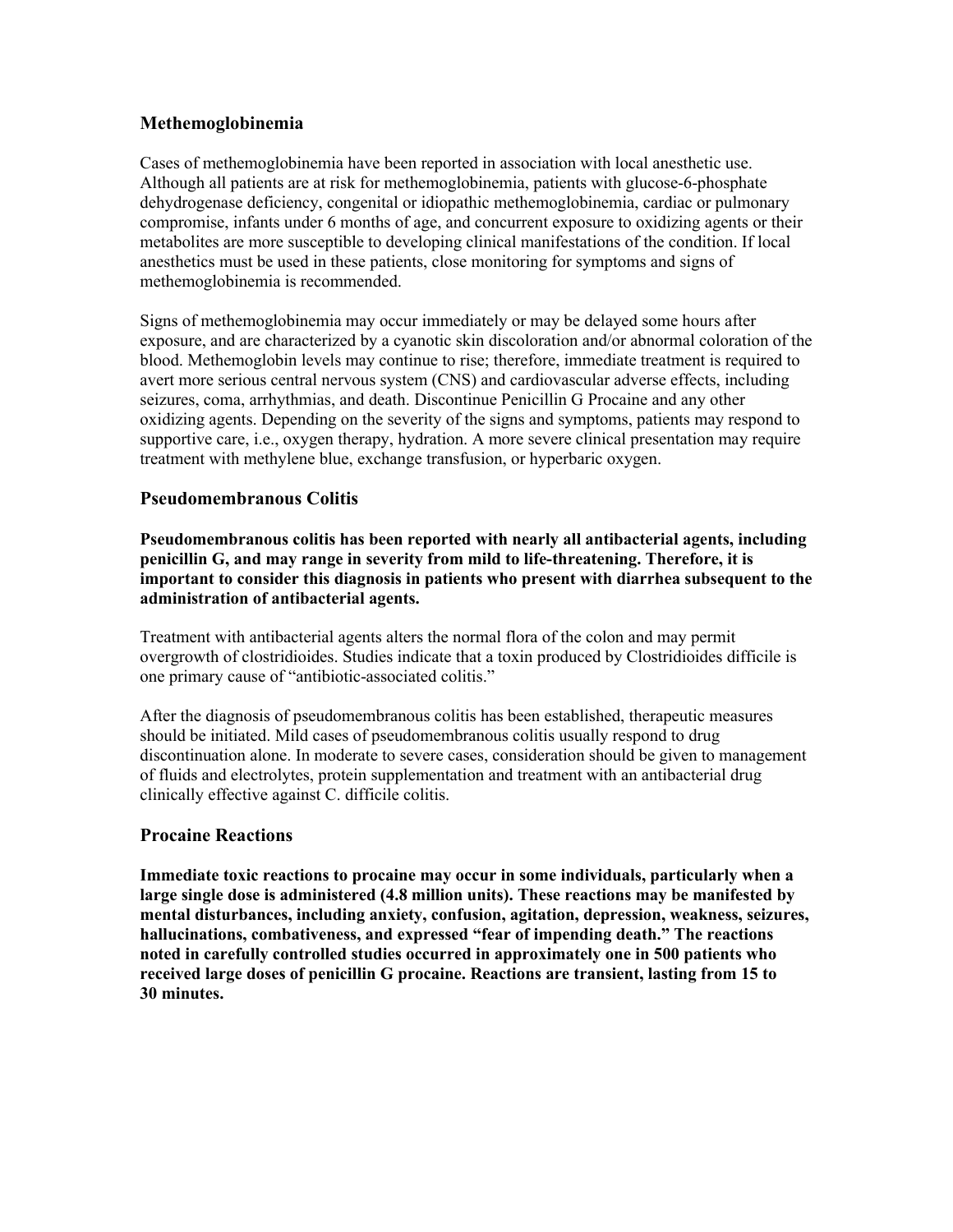## **Method of Administration**

### **Do not inject into or near an artery or nerve. See administration instructions below.**

### **Injection into or near a nerve may result in permanent neurological damage.**

Inadvertent intravascular administration, including inadvertent direct intra-arterial injection or injection immediately adjacent to arteries, of Penicillin G Procaine Injectable Suspension and other penicillin preparations has resulted in severe neurovascular damage, including transverse myelitis with permanent paralysis, gangrene requiring amputation of digits and more proximal portions of extremities, and necrosis and sloughing at and surrounding the injection site consistent with the diagnosis of Nicolau syndrome. Such severe effects have been reported following injections into the buttock, thigh, and deltoid areas. Other serious complications of suspected intravascular administration which have been reported include immediate pallor, mottling, or cyanosis of the extremity, both distal and proximal to the injection site, followed by bleb formation; severe edema requiring anterior and/or posterior compartment fasciotomy in the lower extremity. The above-described severe effects and complications have most often occurred in infants and small children. Prompt consultation with an appropriate specialist is indicated if any evidence of compromise of the blood supply occurs at, proximal to, or distal to the site of injection.<sup>1-9</sup> (See *[PRECAUTIONS](#page-5-0)*, and *DOSAGE AND ADMINISTRATION*.)

**FOR DEEP INTRAMUSCULAR INJECTION ONLY.** Administer by DEEP INTRAMUSCULAR INJECTION ONLY in the upper, outer quadrant of the buttock (dorsogluteal) or the ventrogluteal site. Quadriceps femoris fibrosis and atrophy have been reported following repeated intramuscular injections of penicillin preparations into the anterolateral thigh. Because of these adverse effects and the vascularity of this region, administration in the anterolateral thigh is not recommended.

# <span id="page-5-0"></span>**PRECAUTIONS**

### **General**

Prescribing Penicillin G Procaine in the absence of a proven or strongly suspected bacterial infection or a prophylactic indication is unlikely to provide benefit to the patient and increases the risk of the development of drug-resistant bacteria.

Penicillin should be used with caution in individuals with histories of significant allergies and/or asthma.

Care should be taken to avoid intravenous or intra-arterial administration, or injection into or near major peripheral nerves or blood vessels, since such injections may produce neurovascular damage. (See [WARNINGS](#page-3-0), and [DOSAGE AND ADMINISTRATION.](#page-9-0))

A small percentage of patients are sensitive to procaine. If there is a history of sensitivity, make the usual test: Inject intradermally 0.1 mL of a 1 to 2 percent procaine solution. Development of an erythema, wheal, flare, or eruption indicates procaine sensitivity. Sensitivity should be treated by the usual methods, including barbiturates, and procaine penicillin preparations should not be used. Antihistaminics appear beneficial in treatment of procaine reactions.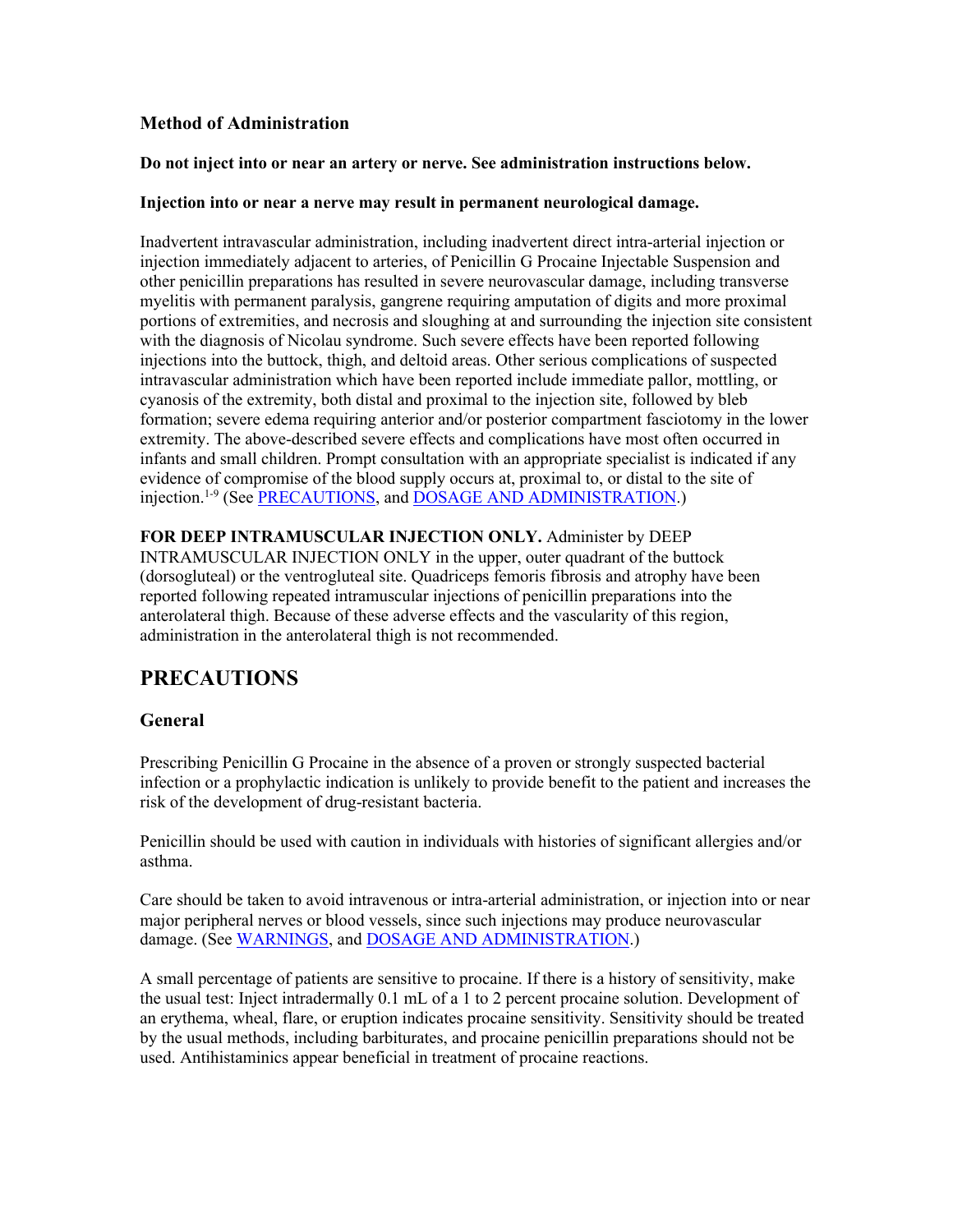The use of antibiotics may result in overgrowth of nonsusceptible organisms. Constant observation of the patient is essential. If new infections due to bacteria or fungi appear during therapy, the drug should be discontinued and appropriate measures taken.

Whenever allergic reactions occur, penicillin should be withdrawn unless, in the opinion of the physician, the condition being treated is life-threatening and amenable only to penicillin therapy.

### **Information for Patients**

Inform patients that use of local anesthetics may cause methemoglobinemia, a serious condition that must be treated promptly. Advise patients or caregivers to seek immediate medical attention if they or someone in their care experience the following signs or symptoms: pale, gray, or blue colored skin (cyanosis); headache; rapid heart rate; shortness of breath; lightheadedness; or fatigue.

Diarrhea is a common problem caused by antibiotics which usually ends when the antibiotic is discontinued. Sometimes after starting treatment with antibiotics, patients can develop watery and bloody stools (with or without stomach cramps and fever) even as late as two or more months after having taken the last dose of the antibiotic. If this occurs, patients should contact their physician as soon as possible.

Patients should be counseled that antibacterial drugs including Penicillin G Procaine should only be used to treat bacterial infections. They do not treat viral infections (e.g., the common cold). When Penicillin G Procaine is prescribed to treat a bacterial infection, patients should be told that although it is common to feel better early in the course of therapy, the medication should be taken exactly as directed. Skipping doses or not completing the full course of therapy may (1) decrease the effectiveness of the immediate treatment and (2) increase the likelihood that bacteria will develop resistance and will not be treatable by Penicillin G Procaine or other antibacterial drugs in the future.

### **Laboratory Tests**

In suspected staphylococcal infections, proper laboratory studies, including susceptibility tests, should be performed.

In prolonged therapy with penicillin, and particularly with high-dosage schedules, periodic evaluation of the renal and hematopoietic systems is recommended. In such situations, use of penicillin for more than 2 weeks may be associated with an increased risk of neutropenia and an increased incidence of serum sickness-like reactions.

When treating gonococcal infections in which primary or secondary syphilis may be suspected, proper diagnostic procedures, including dark-field examinations, should be done. In all cases in which concomitant syphilis is suspected, monthly serological tests should be made for at least four months.

### **Drug Interactions**

Tetracycline, a bacteriostatic antibiotic, may antagonize the bactericidal effect of penicillin and concurrent use of these drugs should be avoided.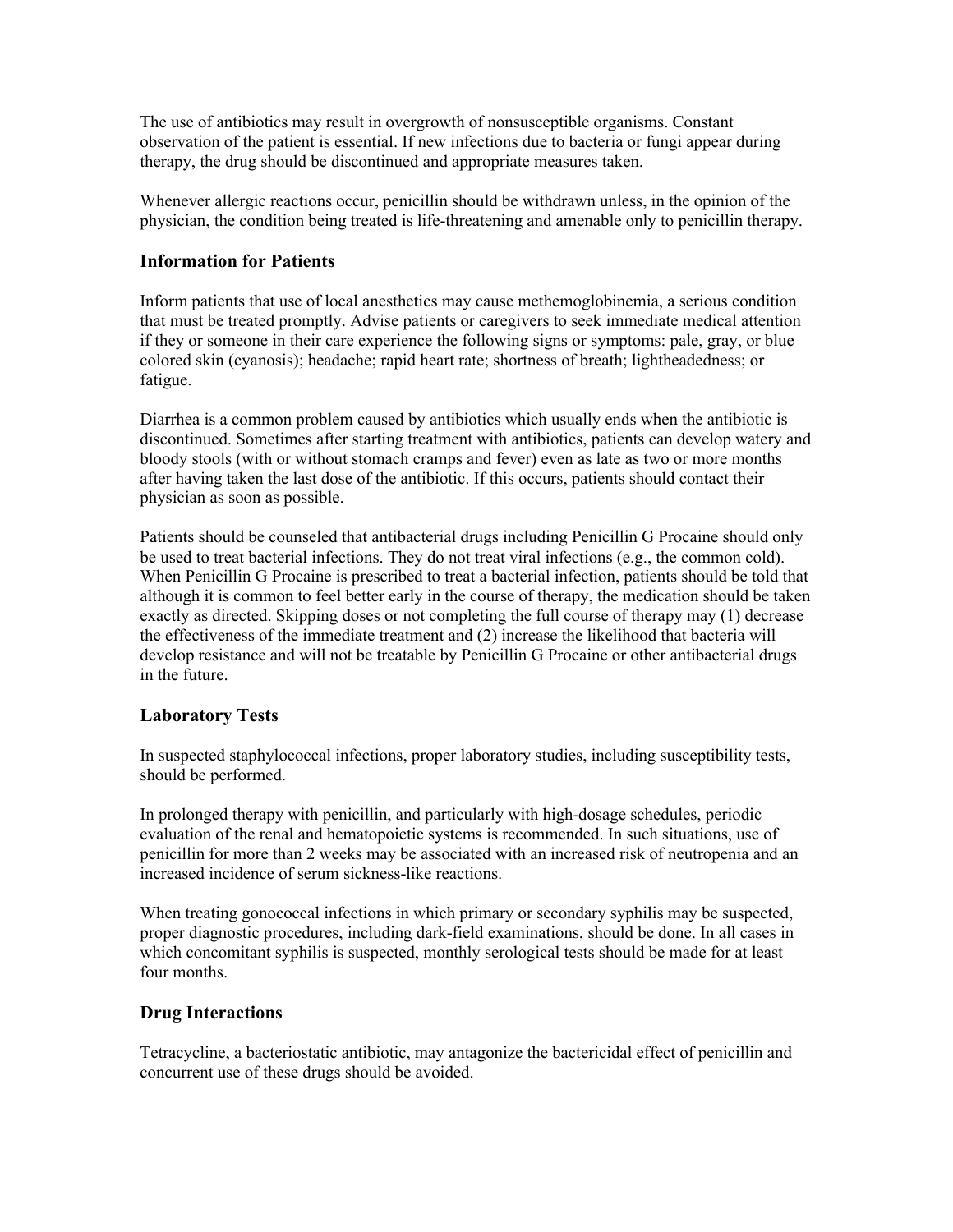Concurrent administration of penicillin and probenecid increases and prolongs serum penicillin levels by decreasing the apparent volume of distribution and slowing the rate of excretion by competitively inhibiting renal tubular secretion of penicillin.

Patients who are administered local anesthetics are at increased risk of developing methemoglobinemia when concurrently exposed to the following drugs, which could include other local anesthetics:

| <b>Class</b>          | <b>Examples</b>                                          |
|-----------------------|----------------------------------------------------------|
| Nitrates/Nitrites     | nitroglycerin, nitroprusside, nitric oxide,              |
|                       | nitrous oxide                                            |
| Local anesthetics     | articaine, benzocaine, bupivacaine,                      |
|                       | lidocaine, mepivacaine, prilocaine,                      |
|                       | procaine, ropivacaine, tetracaine                        |
| Antineoplastic agents | cyclophosphamide, flutamide, hydroxyurea,                |
|                       | ifosfamide, rasburicase                                  |
| Antibiotics           | dapsone, nitrofurantoin, para-aminosalicylic             |
|                       | acid, sulfonamides                                       |
| Antimalarials         | chloroquine, primaquine                                  |
| Anticonvulsants       | phenobarbital, sodium valproate                          |
| Other drugs           | acetaminophen, metoclopramide, quinine,<br>sulfasalazine |

## **Examples of Drugs Associated with Methemoglobinemia:**

## **Carcinogenesis, Mutagenesis, Impairment of Fertility**

No long-term animal studies have been conducted with these drugs.

## **Pregnancy**

*Teratogenic effects:* Reproduction studies performed in the mouse, rat, and rabbit have revealed no evidence of impaired fertility or harm to the fetus due to penicillin G. Human experience with the penicillins during pregnancy has not shown any positive evidence of adverse effects on the fetus. There are, however, no adequate and well-controlled studies in pregnant women showing conclusively that harmful effects of these drugs on the fetus can be excluded. Because animal reproduction studies are not always predictive of human response, this drug should be used during pregnancy only if clearly needed.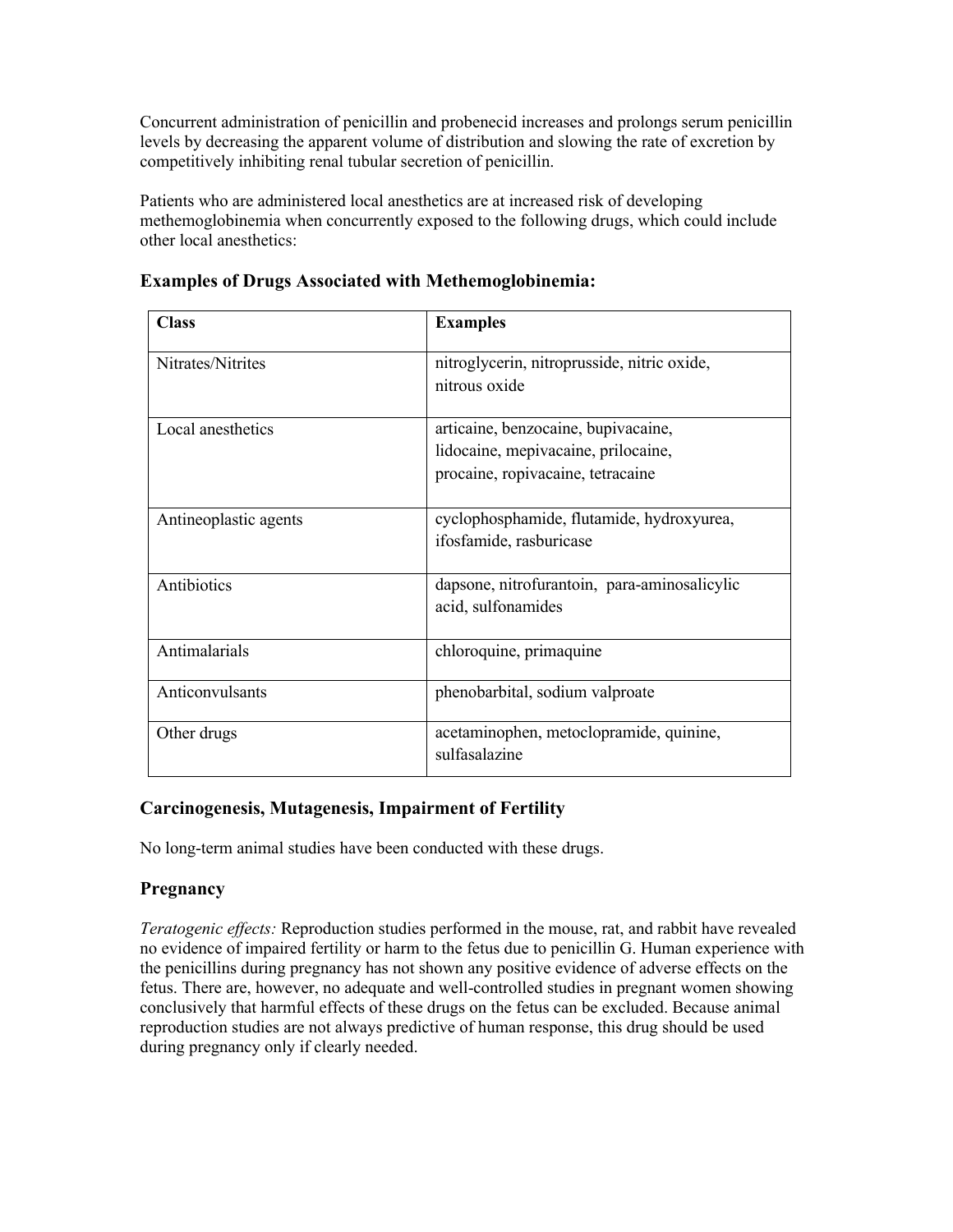## **Nursing Mothers**

Penicillins are excreted in human milk. Caution should be exercised when penicillins are administered to a nursing woman.

## **Pediatric Use**

Because of incompletely developed renal function in newborns, penicillin elimination may be delayed. Guidelines for administration of this drug to pediatric patients are presented in [DOSAGE](#page-9-0)  [AND ADMINISTRATION.](#page-9-0)

## **Geriatric Use**

Clinical studies of penicillin G procaine did not include sufficient numbers of subjects aged 65 and over to determine whether they respond differently from younger subjects. Other reported clinical experience has not identified differences in responses between the elderly and younger patients. In general, dose selection for an elderly patient should be cautious, usually starting at the low end of the dosing range, reflecting the greater frequency of decreased hepatic, renal, or cardiac function, and of concomitant disease or other drug therapy. This drug is known to be substantially excreted by the kidney, and the risk of toxic reactions to this drug may be greater in patients with impaired renal function. (See [CLINICAL PHARMACOLOGY.\)](#page-0-0) Because elderly patients are more likely to have decreased renal function, care should be taken in dose selection, and it may be useful to monitor renal function.

# <span id="page-8-0"></span>**ADVERSE REACTIONS**

The following adverse reactions have been reported with parenteral penicillin G (the active moiety in Penicillin G Procaine):

## **Allergic Reactions**

Penicillin is a substance of low toxicity but does possess a significant index of sensitization. The following hypersensitivity reactions associated with use of penicillin have been reported: Skin rashes, ranging from maculopapular eruptions to exfoliative dermatitis; urticaria; serum-sickness like reactions, including chills, fever, edema, arthralgia, and prostration. Severe and often fatal anaphylaxis has been reported: severe cutaneous adverse reactions (SCAR), such as toxic epidermal necrolysis (TEN) and acute generalized exanthematous pustulosis (AGEP) (see [WARNINGS\)](#page-3-0). As with other treatments for syphilis, the Jarisch-Herxheimer reaction has been reported.

Procaine toxicity manifestations and hypersensitivity reactions have been reported (see [WARNINGS](#page-3-0) and [PRECAUTIONS](#page-5-0)).

The following adverse events have been temporally associated with parenteral administration of Penicillin G Procaine (a component of Penicillin G Procaine):

### **Body as a Whole**

Nicolau syndrome.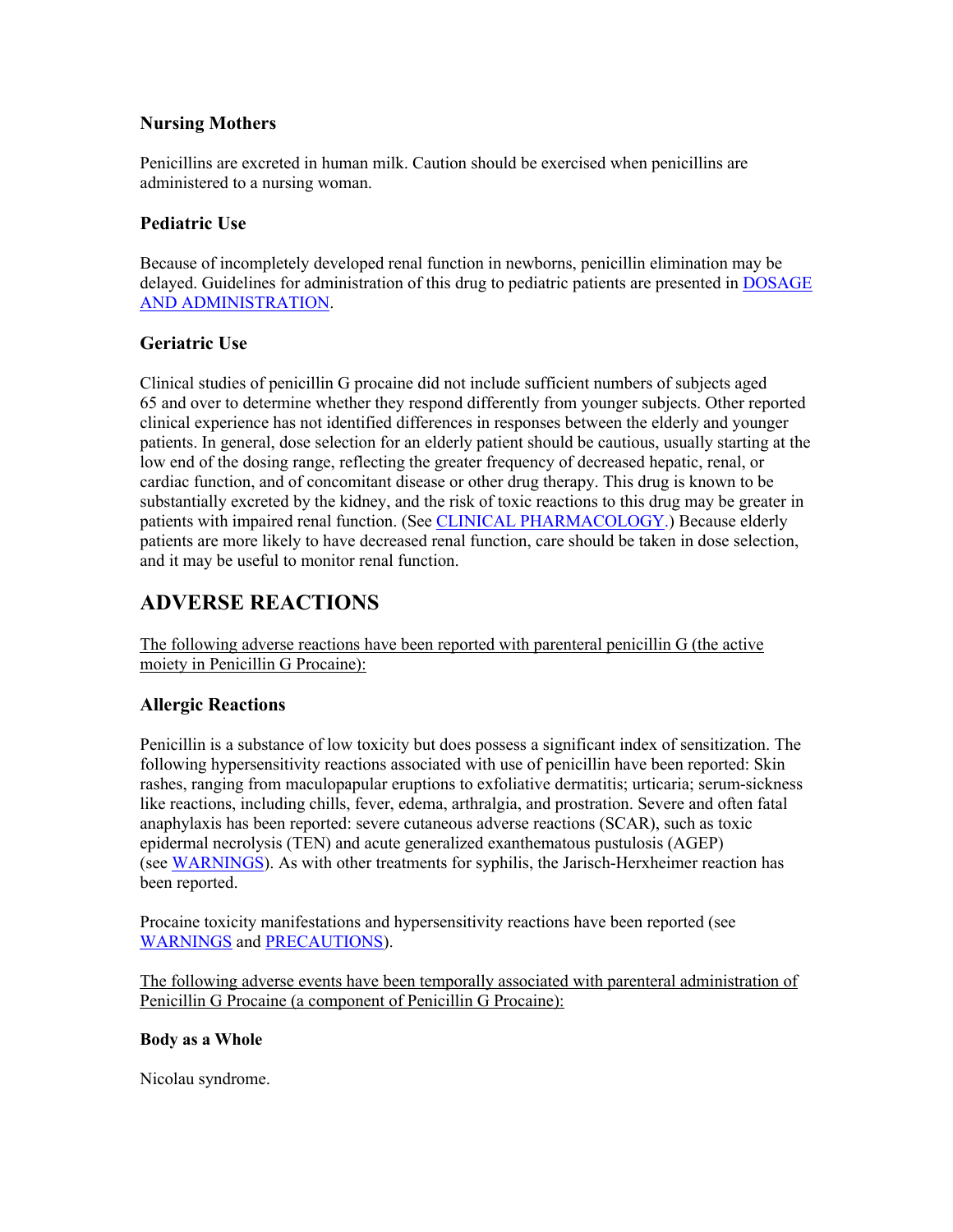## **Gastrointestinal**

Pseudomembranous colitis has been reported with the use of penicillin G. Onset of pseudomembranous colitis symptoms may occur during or after antibiotic treatment (see [WARNINGS](#page-3-0)).

# <span id="page-9-0"></span>**DOSAGE AND ADMINISTRATION**

**Do not inject into or near an artery or nerve. Injection into or near a nerve may result in permanent neurologic damage (see** [WARNINGS](#page-3-0)**).**

Penicillin G procaine (aqueous) is for intramuscular injection only.

Administer by DEEP INTRAMUSCULAR INJECTION in the upper, outer quadrant of the buttock (dorsogluteal) or the ventrogluteal site. In neonates, infants and small children, the midlateral aspect of the thigh may be preferable. Administration in the anterolateral thigh is not recommended due to the adverse effects observed (see WARNINGS section), and vascularity of this region. When doses are repeated, vary the injection site.

Because of the high concentration of suspended material in this product, the needle may be blocked if the injection is not made at a slow, steady rate.

Pneumonia (pneumococcal), moderately severe (uncomplicated): 600,000 to 1,000,000 units daily.

Streptococcal infections (Group A), moderately severe to severe tonsillitis, erysipelas, scarlet fever, upper respiratory tract, skin and soft tissue: 600,000 to 1,000,000 units daily for 10-day minimum.

Staphylococcal infections, moderately severe to severe: 600,000 to 1,000,000 units daily.

In pneumonia, streptococcal (Group A) and staphylococcal infections in pediatric patients under 60 pounds: 300,000 units daily.

Bacterial endocarditis (Group A streptococci) only in extremely sensitive infections: 600,000 to 1,000,000 units daily.

Penicillin G procaine is not recommended for prophylaxis against bacterial endocarditis. For prophylaxis against bacterial endocarditis in patients with congenital heart disease or rheumatic or other acquired valvular heart disease when undergoing dental procedures or surgical procedures of the upper respiratory tract, use penicillin V. For patients unable to take oral medications, aqueous penicillin G is recommended.

## **Syphilis**

Primary, secondary, and latent with a negative spinal fluid in adults and pediatric patients over 12 years of age: 600,000 units daily for 8 days-total 4,800,000 units.

Late (tertiary, neurosyphilis, and latent syphilis with positive spinal-fluid examination or no spinal-fluid examination): 600,000 units daily for 10 to 15 days-total 6 to 9 million units.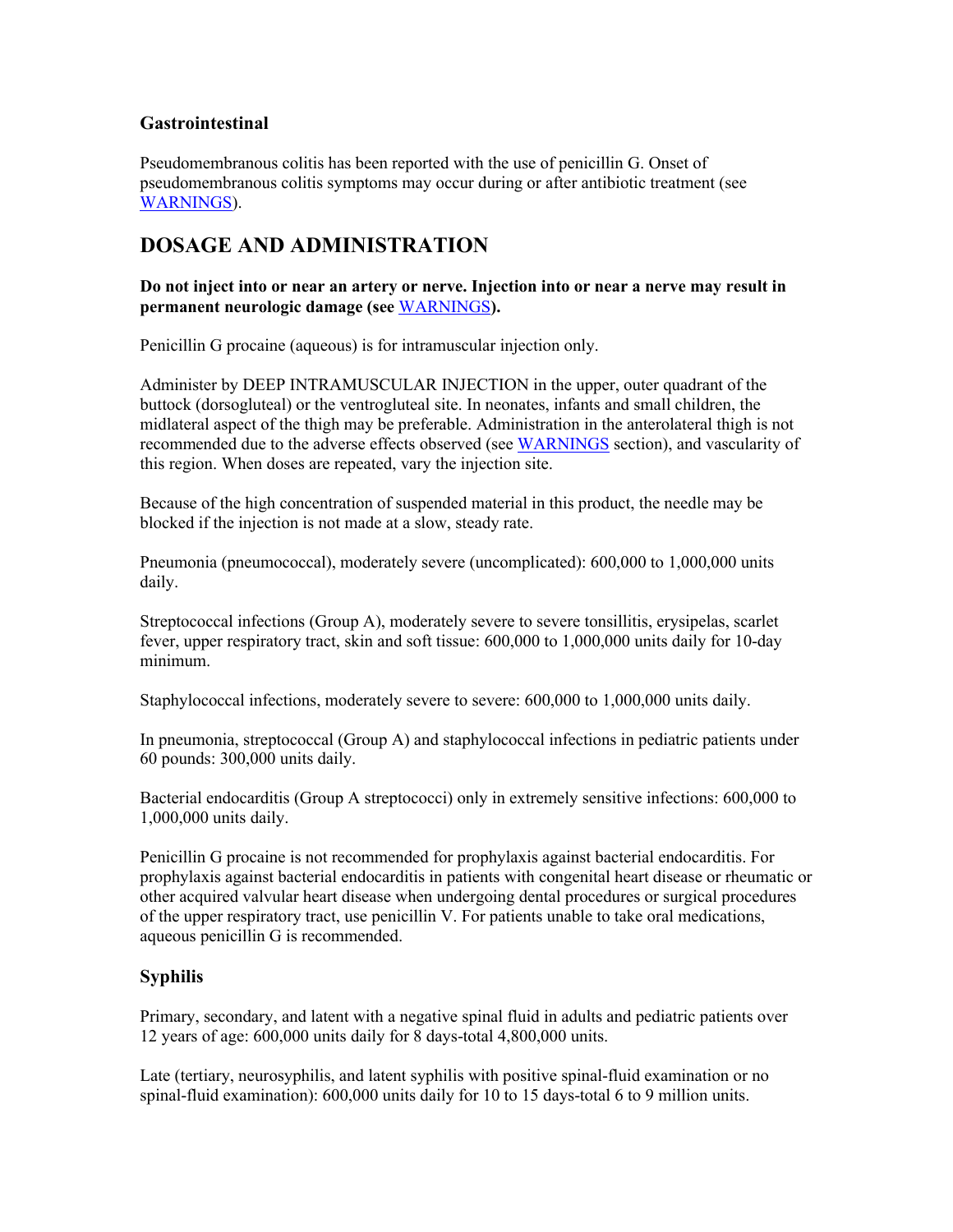Congenital syphilis under 70-lb. body weight: 50,000 units/kg/day for 10 days.

Yaws, Bejel, and Pinta: Treatment as for syphilis in corresponding stage of disease.

Diphtheria-adjunctive therapy with antitoxin: 300,000 to 600,000 units daily.

Diphtheria carrier state: 300,000 units daily for 10 days.

Anthrax-cutaneous: 600,000 to 1,000,000 units/day.

Anthrax-inhalational (post-exposure): 1,200,000 units every 12 hours in adults, 25,000 units per kilogram of body weight (maximum 1,200,000 unit) every 12 hours in children. The available safety data for penicillin G procaine at this dose would best support a duration of therapy of 2 weeks or less. Treatment for inhalational anthrax (post-exposure) must be continued for a total of 60 days. Physicians must consider the risks and benefits of continuing administration of penicillin G procaine for more than 2 weeks or switching to an effective alternative treatment.

Vincent's infection (fusospirochetosis): 600,000 to 1,000,000 units/day.

Erysipeloid: 600,000 to 1,000,000 units/day.

*Streptobacillus moniliformis* and *Spirillum minus* (rat-bite fever): 600,000 to 1,000,000 units/day.

Parenteral drug products should be inspected visually for particulate matter and discoloration prior to administration, whenever solution and container permit.

# **HOW SUPPLIED**

Penicillin G Procaine Injectable Suspension is supplied in packages of 10 syringes and ten 21 gauge, thin-wall 1-1/2 inch needles as follows:

1 mL size, containing 600,000 units per syringe (21 gauge, thin-wall 1-1/2 inch needle), **NDC** 60793-130-10.

2 mL size, containing 1,200,000 units per syringe (21 gauge, thin-wall 1-1/2 inch needle), **NDC** 60793-131-10.

**Store in a refrigerator, 2° to 8°C (36° to 46°F).**

**Keep from freezing.**

# **REFERENCES**

- 1. SHAW, E.: Transverse myelitis from injection of penicillin. *Am. J. Dis. Child*., *111*:548, 1966.
- 2. KNOWLES, J.: Accidental intra-arterial injection of penicillin. *Am. J. Dis. Child*., *111*:552, 1966.
- 3. DARBY, C. *et al*: Ischemia following an intragluteal injection of benzathine-procaine penicillin G mixture in a one-year-old boy. *Clin. Pediatrics*, *12*:485, 1973.